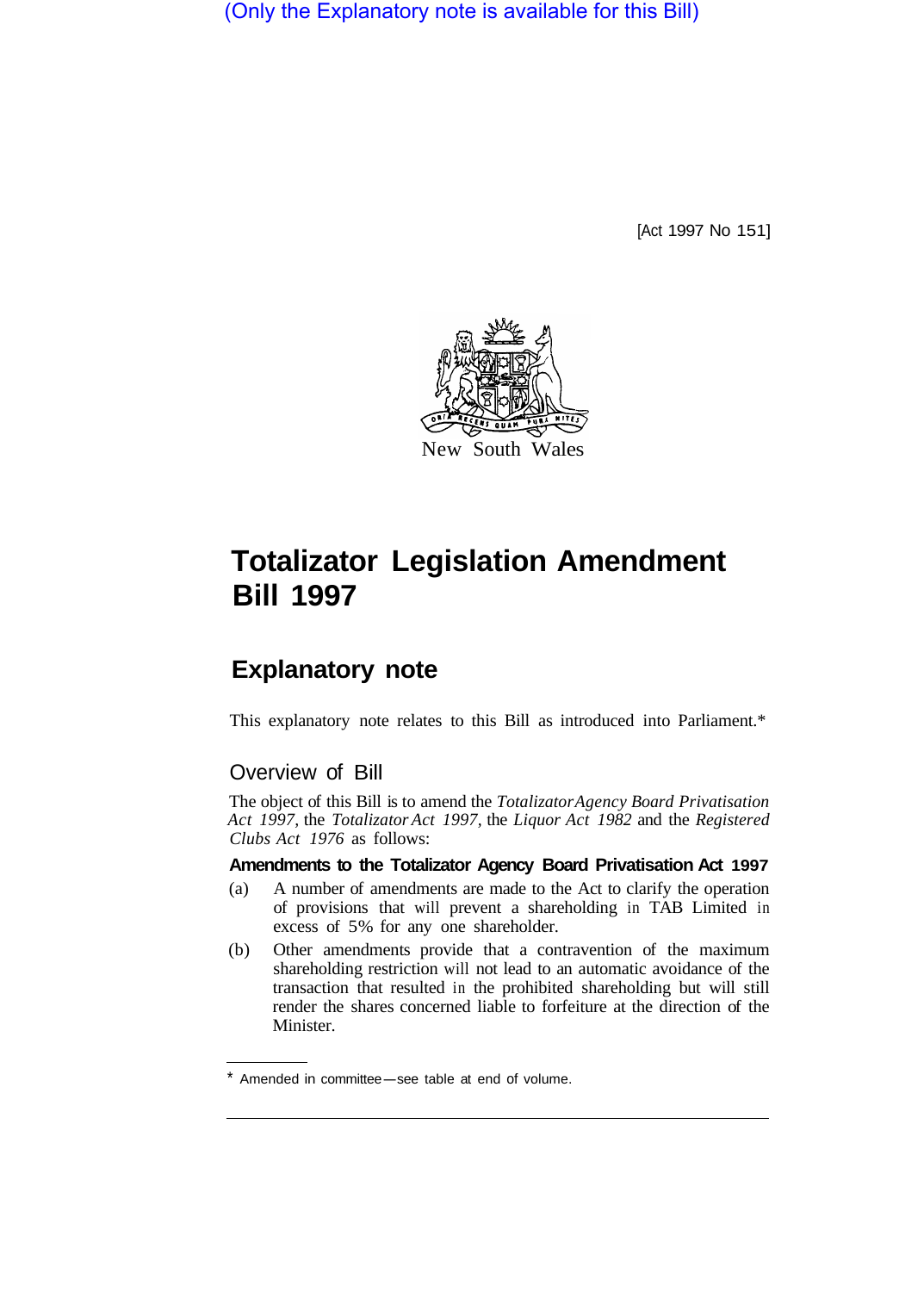Explanatory note

- (c) Provision that enables a director or secretary of TAB Limited (in the context of a suspected contravention of the maximum shareholding restriction) to refuse to register certain share transfers is removed.
- (d) Provision is made for the State to be immune from liability in respect of the actions in good faith of the Minister and others under the maximum shareholding provisions.
- (e) Various consequential amendments and other minor amendments are made.

#### **Amendments to the Totalizator Act 1997**

- $(a)$ The Act is amended to confer additional functions and powers on the racing industry *controlling bodies* (the NSW Thoroughbred Racing Board, Harness Racing New South Wales and the Greyhound Racing Authority (NSW)).
- Various amendments are made to clarify which events and  $(b)$ contingencies can be the subject of a licence under the Act to conduct a totalizator.
- $(c)$ Provisions that deal with the grant of exclusive totalizator licences to TAB Limited (or a subsidiary) and the racing clubs are amended to make it clear that the exclusive licences can be granted for terms that are longer than the exclusivity period (15 years).
- Provision is added to enable the Minister to require the payment of an  $(d)$ amount as consideration for the grant of a totalizator licence and to require payment of a periodic licence fee.
- Exemption from the operation of Part IV of the *Trade Practices Act*   $(e)$ *1974* of the Commonwealth is granted in respect of the grant of the exclusive licences, conduct under those licences, certain arrangements approved by the Minister and conduct under those arrangements, and the giving by a controlling body of certain directions to racing clubs.
- An existing provision that requires an applicant for a totalizator licence  $(f)$ to have made commercial arrangements with the racing industry is modified to require the arrangements to be arrangements that the racing industry is satisfied with.
- A number of amendments are made to the Act to clarify the operation  $(g)$ of provisions that will prevent a shareholding in a totalizator licensee in excess of 5% for any one shareholder.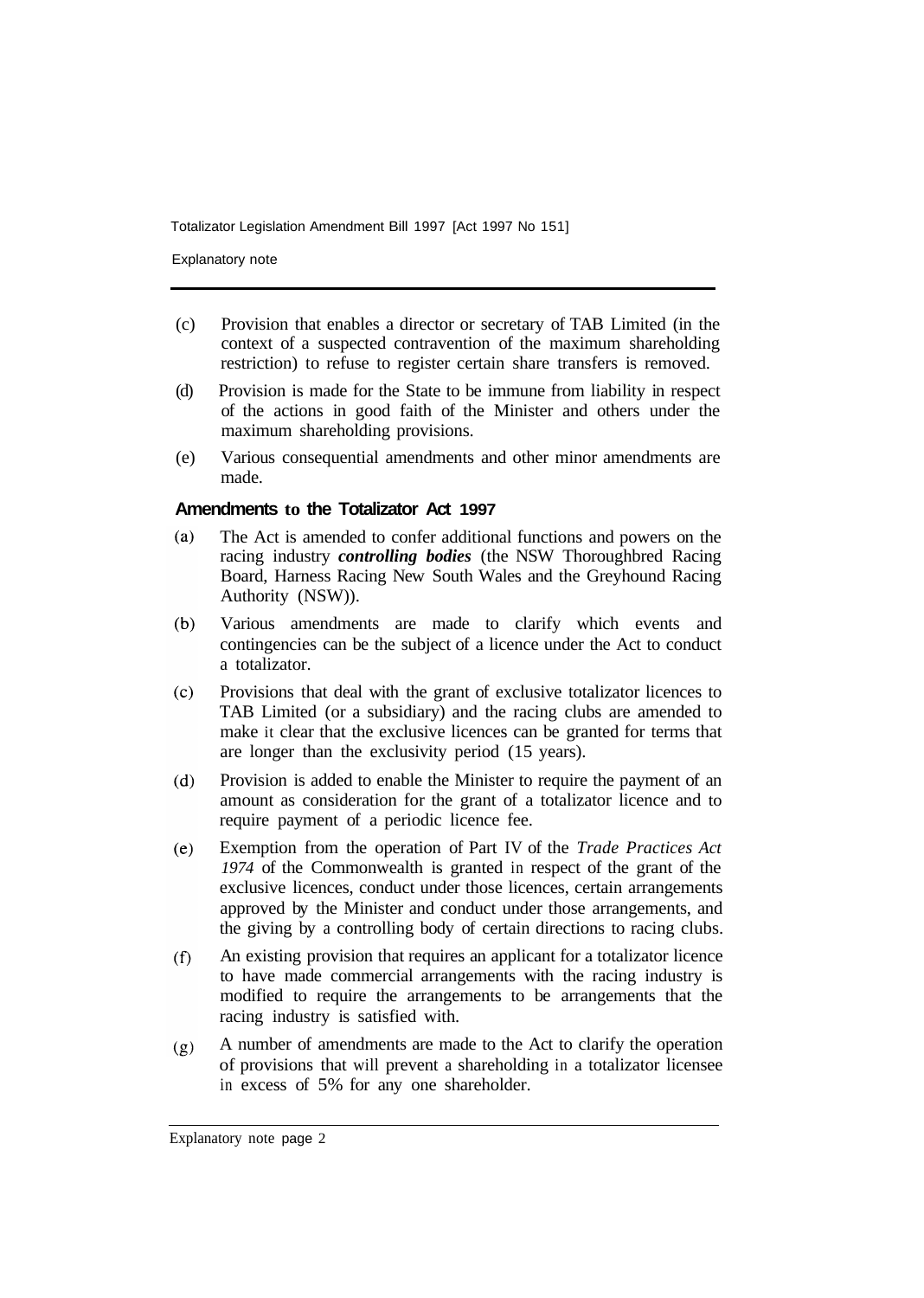Explanatory note

- $(h)$ Other amendments provide that a contravention of the maximum shareholding restriction will not lead to an automatic avoidance of the transaction that resulted in the prohibited shareholding but will still render the shares concerned liable to forfeiture at the direction of the Minister.
- $(i)$ Provision that enables a director or secretary of a totalizator licensee (in the context of a suspected contravention of the maximum shareholding restriction) to refuse to register certain share transfers is removed.
- $(i)$ Provision is made for the State to be immune from liability in respect of the actions in good faith of the Minister and others under the maximum shareholding provisions.
- $(k)$ The provision that requires the holder of a totalizator licence to have in place and give effect to certain commercial arrangements with the racing industry is amended to exempt licences held by racing clubs and to require that the arrangements must be to the satisfaction of the racing industry.
- A provision for the payment of rebates of betting tax to racing clubs is  $(1)$ amended to provide for the rebates to be determined by directions of the Minister given by order published in the Gazette, rather than by regulation.
- $(m)$ Existing transitional provisions for the continuation of the Racing Development Fund are amended to provide for the winding up and distribution of the fund.
- $(n)$ An existing transitional provision that confers additional powers on the controlling bodies is expanded to broaden the range of purposes for which the additional powers are available.
- New provisions are added to give the controlling bodies power to give  $(o)$ certain directions to the racing clubs for which they are responsible, and to provide for exemptions from stamp duty.
- Various consequential amendments and other minor amendments are  $(p)$ made.

#### **Amendments to the Liquor Act 1982**

- (a) The Bill makes the following amendments with respect to the proposed centralised monitoring system (CMS) for gaming machines in hotels:
	- (i) new interpretative provisions are inserted to define what constitutes "connection" of a gaming machine to the CMS,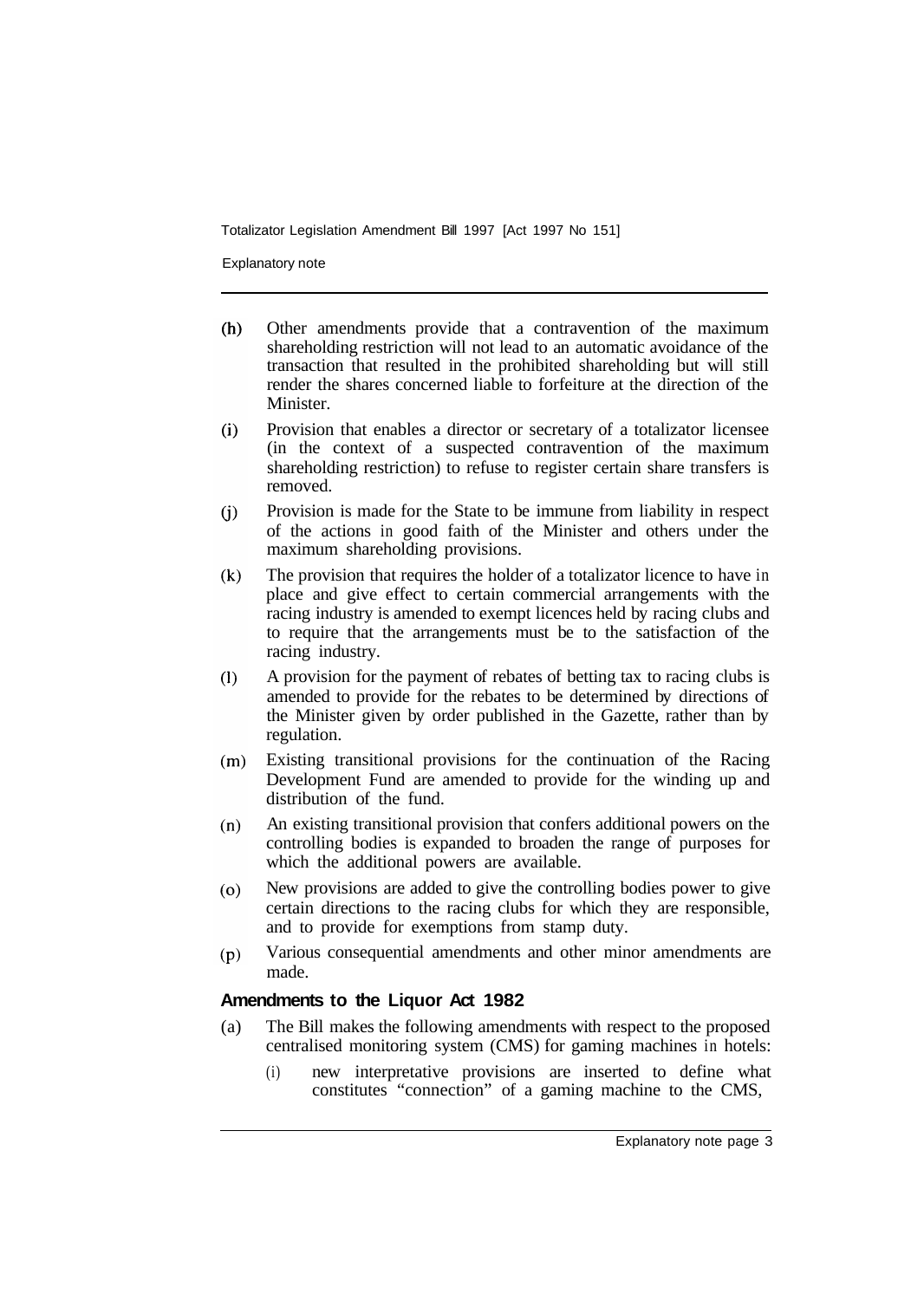Explanatory note

- (ii) the provision dealing with the power of the **CMS** licensee to collect gaming machine duty is amended to enable gaming machines to be included in or excluded from its operation by regulation,
- (iii) provisions for secrecy of information are clarified and expanded,
- (iv) provisions dealing with the CMS licence are amended to require that a licence holder must have certain commercial arrangements with the racing industry,
- (v) other minor or consequential changes.
- $(b)$ Exemption from the operation of Part IV of the *Trade Practices Act 1974* of the Commonwealth is conferred in respect of the exclusive CMS licence to be granted to TAB Limited (or a subsidiary).
- Amendments are made to provide flexibility in respect of the payment  $(c)$ and collection of the CMS monitoring fee payable by hoteliers.
- $(d)$ An existing provision for the payment of a fee determined by the Minister for a CMS licence is replaced with provision for an amount to be payable as consideration for the grant of the licence and **as** a periodic licence fee.
- $(e)$ Provisions dealing with licences to operate a linked gaming system are amended to require the holder of a licence to have made certain commercial arrangements with the racing industry.
- $(f)$ Exemption from the operation of Part IV of the *Trade Practices Act 1974* of the Commonwealth is conferred in respect of the grant of the exclusive linked gaming system licence to TAB Limited (or a subsidiary).
- An existing provision for the payment of a fee determined by the  $(g)$ Minister for a linked gaming system licence is replaced with provision for an amount to be payable as consideration for the grant of the licence and as a periodic licence fee.
- $(h)$ Various consequential amendments and other minor amendments are made.

#### **Amendments to the Registered Clubs Act 1976**

- (a) The Bill makes the following amendments with respect to the proposed centralised monitoring system (CMS) for gaming machines in clubs:
	- (i) a new interpretative provision is inserted to defined what constitutes "connection" of a gaming machine to the CMS,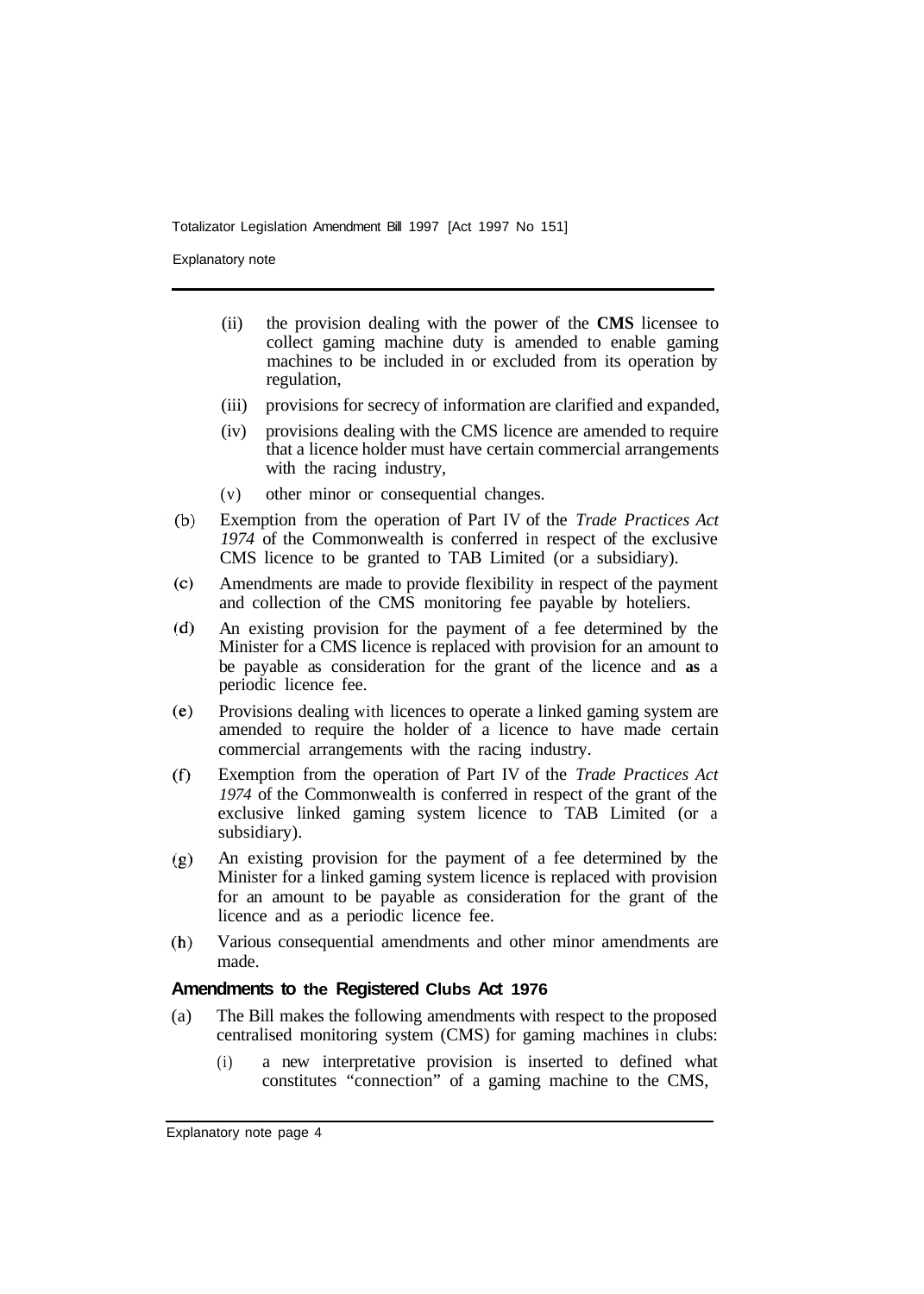Explanatory note

- (ii) the provision dealing with the power of the CMS licensee to collect gaming machine duty is amended to enable gaming machines to be included in or excluded from its operation by regulation,
- (iii) a regulation making power that allows the transfer of the Liquor Administration Board's functions with respect to gaming machines that are connected or capable of connection to a CMS is expanded so that it applies to all gaming machines under the Act.
- Provisions dealing with licences to operate a linked gaming system for  $(b)$ clubs are amended to require that a licence can only be held by a person who has made certain commercial arrangements with the racing industry.
- Exemption from the operation of Part IV of the *Trade Practices Act*   $(c)$ *1974* of the Commonwealth is conferred in respect of the exclusive inter-club linked gaming system licence to be granted to TAB Limited (or a subsidiary).
- Amendments are made to provide flexibility in respect of the payment  $(d)$ and collection of the CMS monitoring fee payable by registered clubs.
- An existing provision for the payment of a fee determined by the  $(e)$ Minister for a linked gaming system licence is replaced with provision for an amount to be payable as consideration for the grant of the licence and as a periodic licence fee.
- $(f)$ Various consequential amendments and other minor amendments are made.

### Outline of provisions

**Clause l** specifies the name (also called the short title) of the proposed Act.

**Clause 2** provides for the proposed Act to commence on a day or days to be proclaimed.

**Clause 3** gives effect to the Schedule of amendments to the *Totalizator Agency Board Privatisation Act 1997.* 

**Clause 4** gives effect to the Schedule of amendments' to the *Totalizator Act 1997.*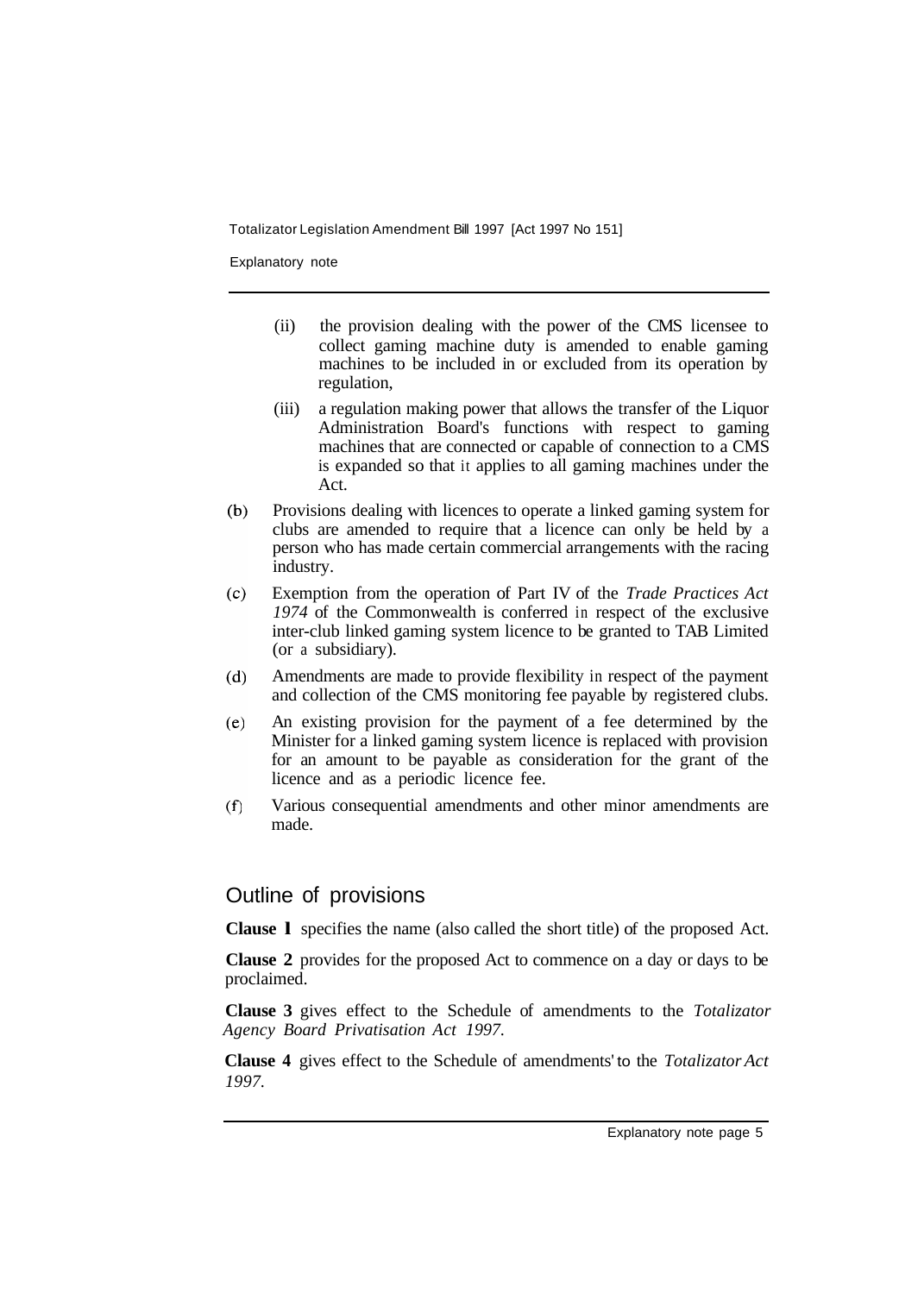Explanatory note

**Clause 5** gives effect to the Schedule of amendments to the *Liquor Act 1982.* 

**Clause 6** gives effect to the Schedule of amendments to the *Registered Clubs Act 1976.* 

#### **Schedule 1 Amendment of Totalizator Agency Beard Privatisation Act 1997**

**Schedule 1 [1]–[5], [30]** and **[33]** amend provisions dealing with the issue of shares in TAB Limited to reflect the fact that all the shares issued to the State may not all be issued at the same time and that some may be issued under the *Totalizator Act 1997* as consideration for the grant of a licence.

**Schedule 1 [6]–[8], [10]–[14]** and **[19]–[21]** clarify and improve the operation of provisions that will prevent a shareholding in TAB Limited in excess of 5% for any one shareholder.

**Schedule 1 [15]–[18] and [25] amend the maximum shareholding provisions** so that a contravention of them will not lead to an automatic avoidance of a transaction that resulted in a prohibited shareholding (but will still render the shares concerned liable to forfeiture at the direction of the Minister).

**Schedule 1 [9]** and **[22]–[24]** make amendments to reflect the fact that the exclusive licences provided for under the *Totalizator Act 1997* can be issued to a subsidiary of TAB Limited (and not just TAB Limited itself).

**Schedule 1 [26]** extends an existing section that grants immunity to the Minister and others in respect of functions exercised in good faith under the maximum shareholding provisions so that the immunity extends to the State.

**Schedule 1 [27]** makes minor amendments to correct terminology and references to TAB Limited after its corporatisation.

**Schedule 1 [28]** and **[29]** amend an existing provision that protects contractual and other obligations arising under the Act so that the provision will extend to the payment of any consideration or fee payable for a licence issued to TAB Limited under the *Totalizator Act 1997,* the *Liquor Act 1982*  or the *Registered Clubs Act 1976.* The provision is also simplified by the removal of an unnecessary exception.

**Schedule 1 [31]** corrects a consequential amendment.

**Schedule 1 [32]** corrects a cross-reference.

Explanatory note page 6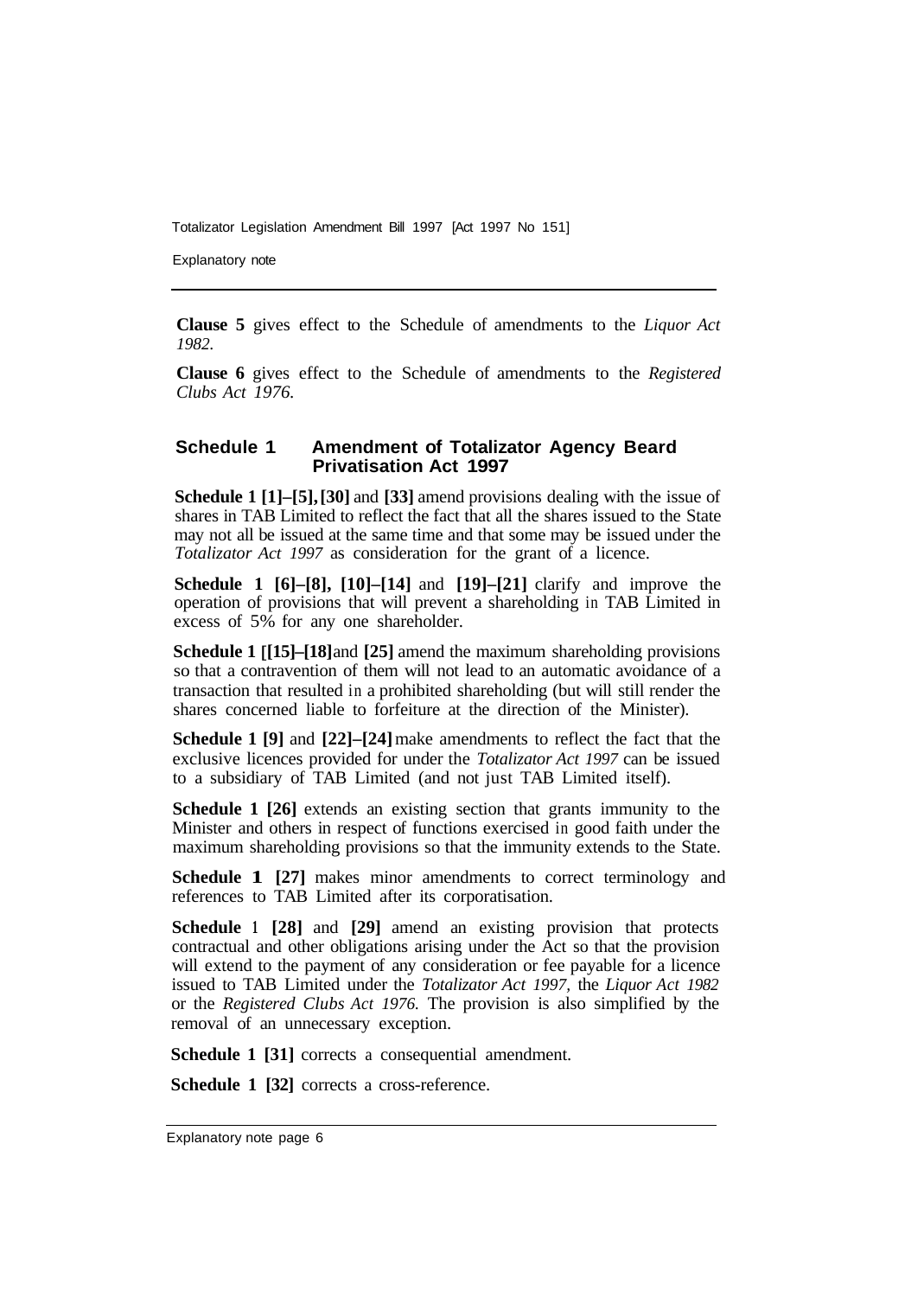Explanatory note

#### **Schedule 2 Amendment of Totalizator Act 1997**

**Schedule 2 [l]** and **[4]** define *controlling bodies* **to** mean the NSW Thoroughbred Racing Board, Harness Racing New South Wales and the Greyhound Racing Authority (NSW).

**Schedule 2 [2]** alters the definition of *racing club* so that it is restricted to those bodies that are registered by one of the controlling bodies as a racing club.

**Schedule 2 [3]** extends the definition of *racecourse* to provide for racecourses that are situated outside the State.

**Schedule 2 [6]** and **[7]** amend the general provisions that deal with the grant of totalizator licences to make it clear that a licence can be granted in respect of betting on any one or more of the events and contingencies referred to in those provisions.

**Schedule 2 [5], [8]** and **[29]** amend the provisions that deal with the grant of exclusive licences to TAB Limited (or a subsidiary) and the racing clubs so as :

- (a) to make it clear that the exclusive licences apply in respect of all of the events and contingencies referred to in those provisions,
- (b) to make it clear that the exclusive licences can be granted for terms that are longer than the exclusivity period (15 years) (but so as only to be exclusive for the exclusivity period),
- (c) to make it clear that to the extent that an exclusive licence applies to an event or contingency on a racecourse it will only cover horse, greyhound and harness racing events or contingencies held at a race meeting,
- (d) to insert a new provision that will enable the Minister to require the payment of an amount as consideration for the grant of a totalizator licence and payment of a periodic licence fee.

**Schedule 2 [9]** grants a broad exemption from the operation of Part IV of the *Trade Practices Act 1974* of the Commonwealth in respect of the grant of the exclusive licences, conduct under those licences, certain arrangements approved by the Minister and conduct under those arrangements, and the giving by a controlling body of directions under a new provision enabling controlling bodies to give directions to the racing clubs for which they are responsible.

**Schedule 2 [10]** and **[11]** replace a provision that requires an applicant for a licence to have made commercial arrangements with the racing industry that the Minister is satisfied are necessary to properly give effect to the licence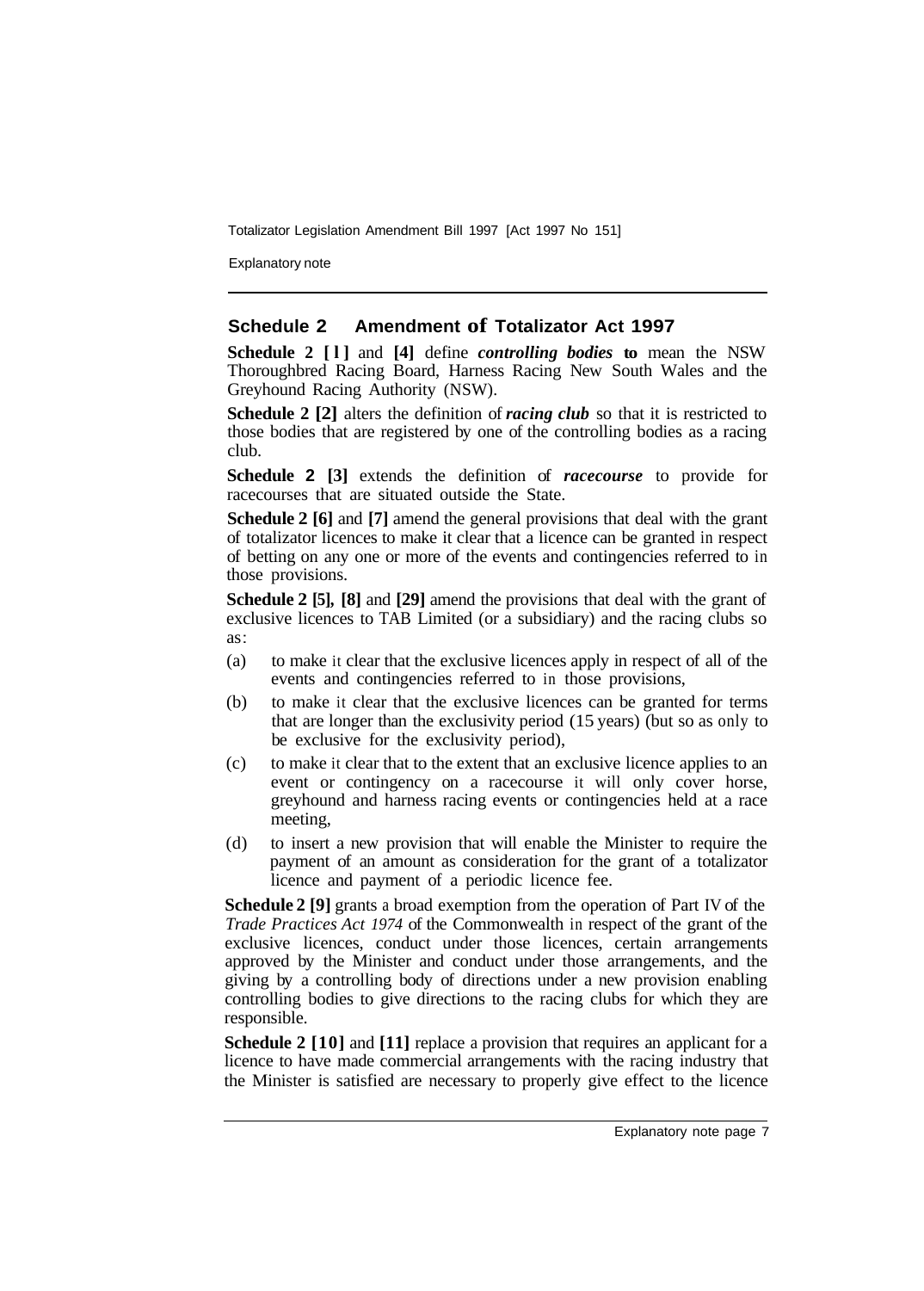Explanatory note

with a provision that requires the arrangements to be arrangements that the racing industry has indicated it is satisfied with. The new provision also requires the Minister to be provided with a copy of the arrangements. Racing clubs are exempted from the new requirement.

**Schedule 2 [12]–[25]** clarify and improve the operation of provisions that will prevent an individual shareholder entitlement in the holder of a totalizator licence in excess of 5%. The provisions will also be amended so that a contravention of the shareholding restrictions will not lead to the automatic voiding of a transaction that resulted in a prohibited shareholding but instead will make the shares concerned liable to forfeiture at the direction of the Minister.

**Schedule 2 [26]** extends an existing section that grants immunity to the Minister and others in respect of functions exercised in good faith under the maximum shareholding provisions so that the immunity extends **to** the State.

**Schedule** 2 **[27]** amends a provision that requires the holder of a totalizator licence to have in place and give effect to certain commercial arrangements with the racing industry to exempt on-course totalizator licences held by racing clubs from the requirement and to provide that the arrangements must be to the satisfaction of the racing industry. **Schedule 2 [28]** inserts a definition of *racing industry.* 

**Schedule 2 [30]** amends an existing provision for the payment of rebates of betting tax to racing clubs to provide for the rebates to be determined by directions of the Minister given by order published in the Gazette, rather than by regulation.

**Schedule 2 [31]** and **[32]** amend existing transitional provisions for the continuation of the Racing Development Fund to provide for the conversion of references to the old Fund and to provide for the winding up and distribution of the continued fund.

**Schedule 2 [33]** and **[34]** amend an existing transitional provision that confers additional powers on the controlling bodies to broaden the range of purposes for which the additional powers are available, and inserts an additional provision to give the controlling bodies power to give directions to the racing clubs for which they are responsible. There is also provision for exemptions from stamp duty for arrangements entered into by the controlling bodies for facilitating the restructuring and reorganisation of the racing industry.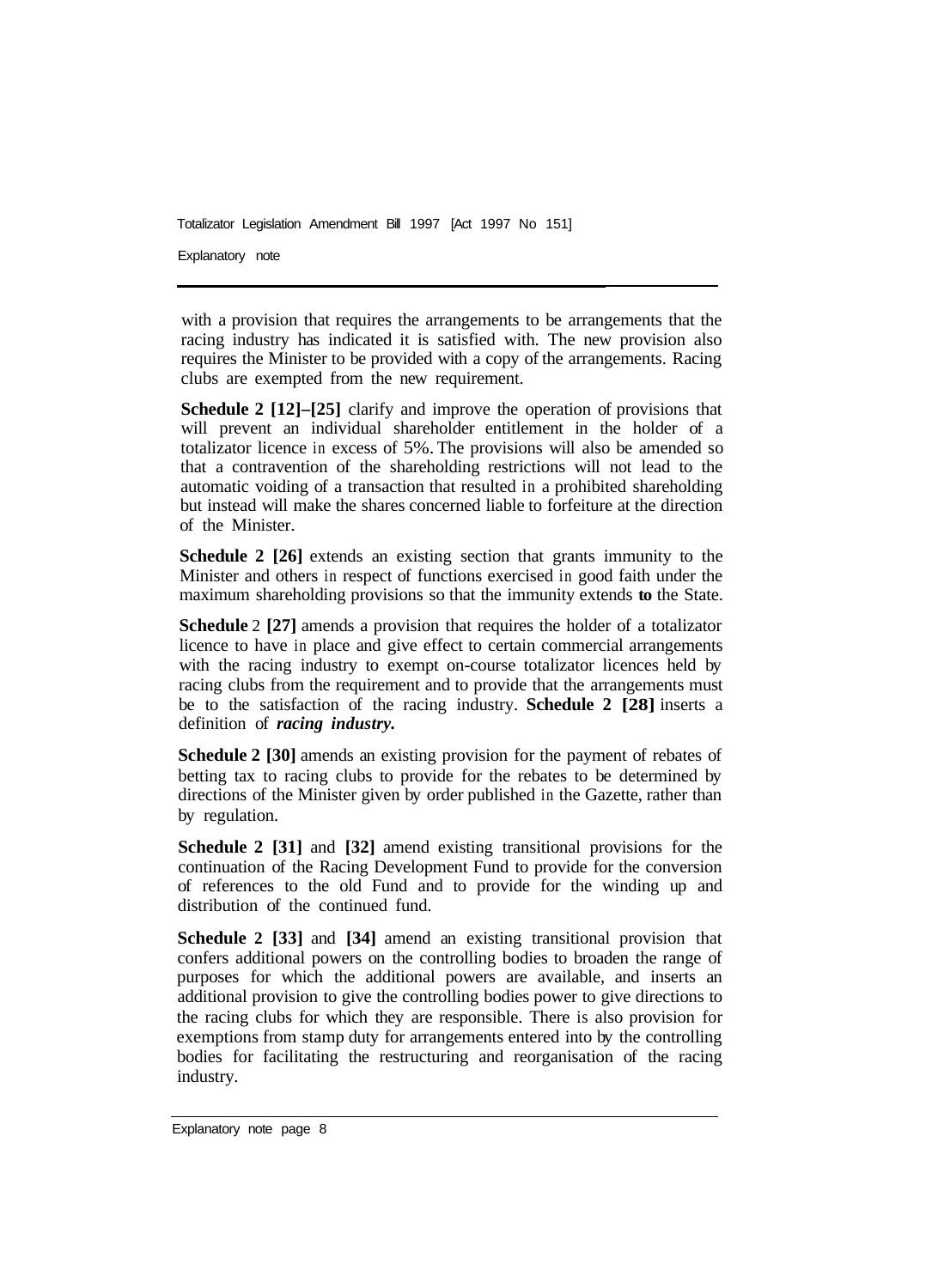Explanatory note

#### **Schedule 3 Amendment of Liquor Act 1982**

**Schedule 3 [l]**and **[8]** insert new interpretative provisions to define what constitutes "connection" of a gaming machine to a CMS (a centralised monitoring system for gaming machines in hotels).

**Schedule 3 [2]** and **[3]** amend a provision dealing with the power of the CMS licensee to collect gaming machine duty to enable the regulations to include within the operation of the section gaming machines that are not connected to the CMS, or to exclude gaming machines from its operation that are connected to the CMS.

**Schedule 3 [4], [5]** and **[7]** replace a provision dealing with the duty of secrecy of the CMS licensee with respect to information obtained from the operation of the CMS with a new provision that extends to officers, directors and employees of the CMS licensee and also provides for the making of regulations to impose further restrictions on the use of that information by the CMS licensee.

**Schedule 3 [6]** expands a regulation making power that allows the transfer of the Liquor Administration Board's functions with respect to gaming machines that are connected or capable of connection to a CMS so that the provision applies to all gaming machines under the Act.

**Schedule 3 [9]** amends provisions dealing with the CMS licence to provide that the licence is subject to a condition that the licensee must have commercial arrangements with the racing industry in place and give effect to them.

**Schedule 3 [10]** amends a provision dealing with the term of a CMS licence to make it clear that the term of the licence is subject to any earlier cancellation or surrender.

**Schedule 3 [11]** grants a broad exemption from the operation of Part IV of the *Trade Practices Act 1974* of the Commonwealth in respect of the grant of the exclusive CMS licence to TAB Limited (or a subsidiary) and conduct under those licences.

**Schedule 3 [12]** and **[13]** amend the Act to provide flexibility in respect of the payment and collection of the monitoring fee payable by **a** hotelier in respect of gaming devices connected to the CMS. The regulations will be able to provide for the manner and frequency of payment, to whom the fee is payable and the collection and recovery of the fee.

**Schedule 3 [14]** replaces an existing provision for the payment of a fee determined by the Minister for a CMS licence with a provision that provides for the determination by the Minister of an amount as the consideration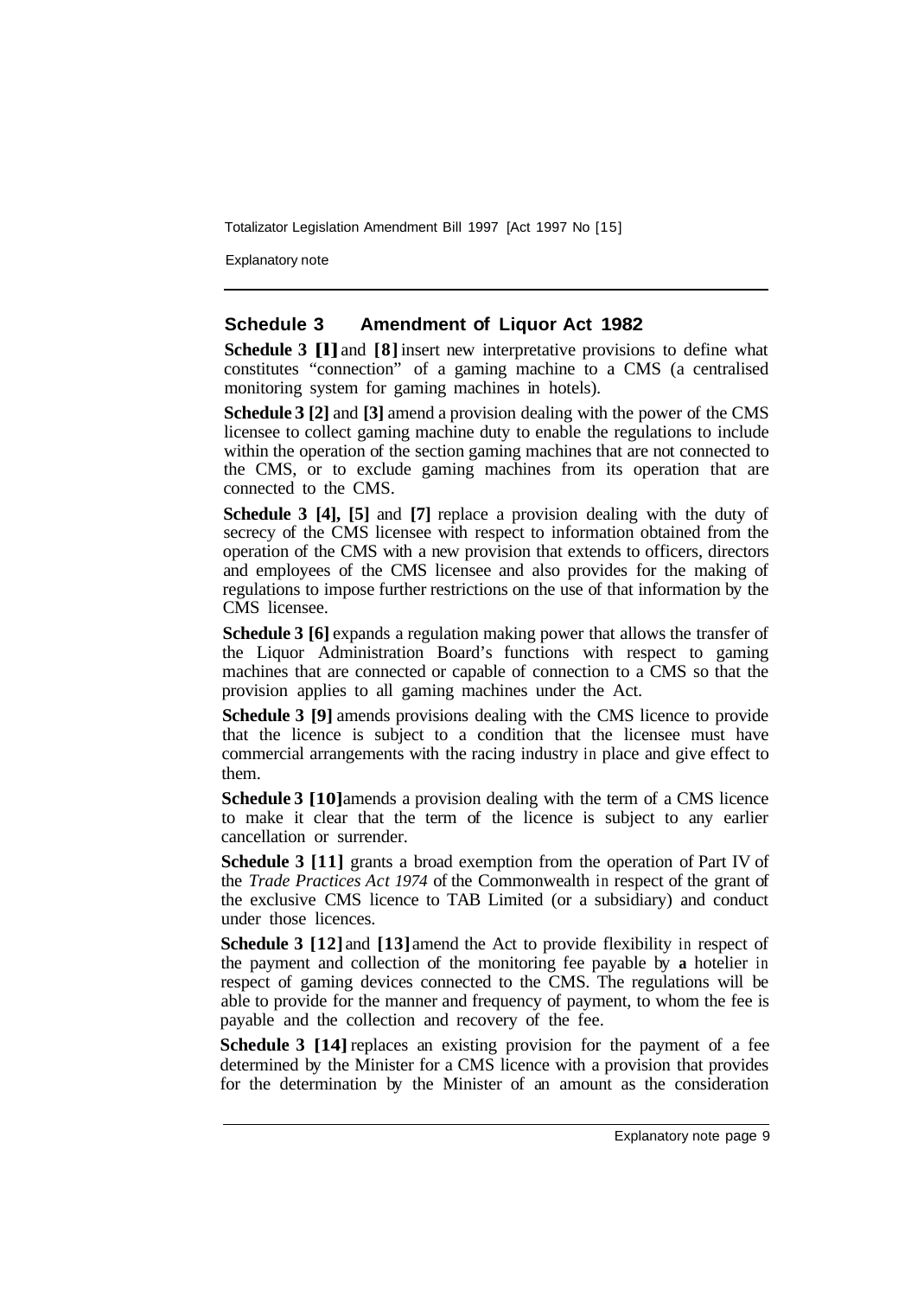Explanatory note

payable for the grant of the licence and for the determination of **a** periodic licence fee.

**Schedule 3 [15]** and **[16]** amend provisions dealing with disciplinary action and search warrants in connection with a CMS licensee to include a breach of a provision of the *Registered Clubs Act 1976* or the regulations under that Act as grounds for the operation of the provisions.

**Schedule 3 [17]** amends provisions dealing with licences to operate a linked gaming system to provide that the licence is subject to a condition that the licensee must have commercial arrangements with the racing industry in place and give effect to them.

**Schedule 3 [18]** confers a broad exemption from the operation of Part **IV** of the *Trade Practices Act 1974* of the Commonwealth in respect of the grant of the exclusive linked gaming system licence to TAB Limited (or a subsidiary) and conduct under those licences.

**Schedule 3 [19]** replaces an existing provision for the payment of a fee determined by the Minister for a linked gaming system licence with a provision that provides for payment of an amount determined by the Minister as the consideration payable for the grant of the licence and for the payment of a periodic licence fee.

**Schedule 3 [20]** amends a provision dealing with the term of a linked gaming system licence to make it clear that the term of the licence is subject to any earlier cancellation or surrender.

#### **Schedule 4 Amendment of Registered Clubs Act 1976**

**Schedule 4 [l]** inserts a new interpretative provision to define what constitutes "connection" of a gaming machine to a CMS.

**Schedule 4 [2]** and **[3]** amends the provision dealing with the power of the CMS licensee to collect gaming machine duty to enable the regulations to include within the operation of the section gaming machines that are not connected to the CMS, or to exclude gaming machines from its operation that are connected to the CMS.

**Schedule 4 [4]** and **[5]** amend the Act to provide flexibility in respect of the payment and collection of the monitoring fee payable by a registered club in respect of gaming devices connected to the CMS. The regulations will be able to provide for the manner and frequency of payment, to whom the fee is payable and the collection and recovery of the fee.